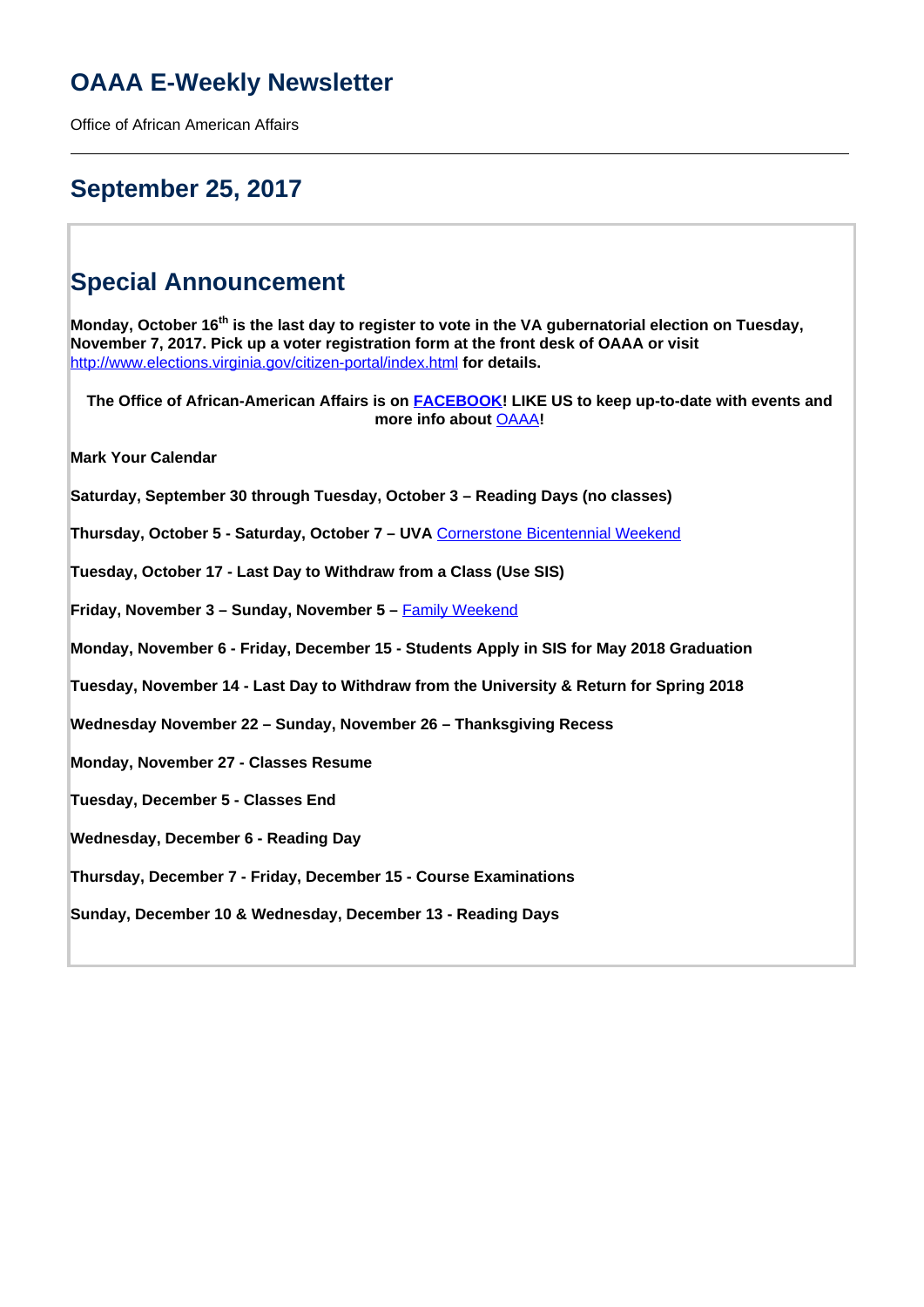# **OAAA Announcements & Services**

### **OAAA-GradSTAR: 'Building Your Personal Brand' Fall Seminar Series**

Application now on line **– Deadline Friday, September 29 by 5:00 pm** Wednesdays, October 4, 11, 18, 25 – 6:00 -7:30 pm; Recognition Dinner: Wednesday, November 1 Open to all classes, this 5-part series is designed to prepare you for upcoming interview, internship & job fair opportunities. **GREAT for 1st years** – and open to all classes. For details, visit here or contact Dean Grimes (pgrimes@virginia.edu)

### **Black Friday - FRIDAYS 1:30 pm**

LPJ Cultural Center #2 Dawson's Row

Come join us for food & fellowship!

### **"Raising-the-Bar 4.0" Study & Tutoring Sessions- Fall Semester**

Monday through Thursday nights

5:00– 8:00 pm LPJ Black Cultural Center (study with OAAA Peer Advisors)

WEB DuBois Conference Room (small group tutoring):

Monday–TBA; Tuesday–Calculus (OAAA grad tutor); Wednesday–TBA; Thursday – Calculus & Quiet Study

For details, see Raising-the-Bar Coordinator: Destini Walker (mailto: dw 2uy@virginia.edu)

### **RTB 4.0 – It's Not Just for First Years' Anymore!**

### **OAAA Calculus Tutoring**

Tuesdays 4:00–7:00 pm & Thursdays 4:00–6:00 pm - WEB DuBois Conference Room & and by appointment: Email: ste3an@virginia.edu

### **OAAA Statistics Tutoring (through the Black Commerce Student Network-BCSN)**

Mondays 5:00-7:00 pm – Rouse Robertson 140. Email: cwest@virginia.edu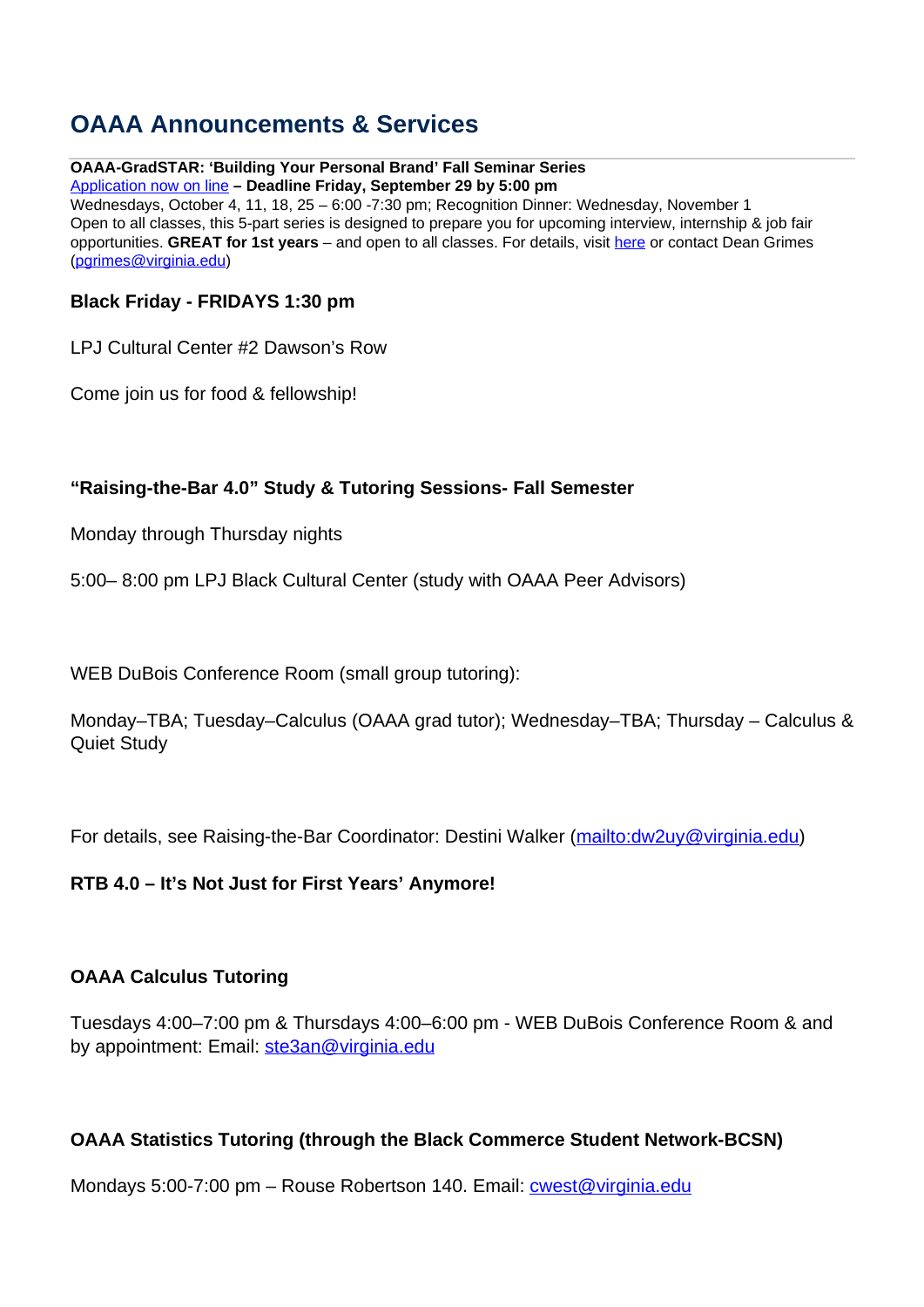#### **Quote of the Week**

**"I consider myself a crayon...I might not be your favorite color, but one day you're going to need me to complete your picture." – Lauryn Hill**

## **Student Spotlight**



Briana Woody is a Third year student from Richmond, Virginia, majoring in Public Policy & Leadership in the Frank Batten School, while also pursuing a minor in Government from the college. She is passionate about learning how to use policy to break the socioeconomic and racial barriers that maintain systems of inequality in the USA. Briana contributes to the UVA and Charlottesville communities in many different ways. She is a Ridley and Echols scholar, the Executive Coordinator of the Sisterly Love Mentoring Program, an Orientation Leader for the Office of African-American Affairs Peer Advisor Program, a member of the Special Events and Leadership & Development Committees for the Black Student Alliance, and a University Guide. She also works as a Programs and Councils Assistant for the Office of the Dean of Students. In summer 2017, Briana interned with the Virginia Department of Health Professions in Henrico, VA. In that role, she engaged with the agency's legal sector, working alongside lawyers and administrative professionals to uphold standards of healthcare in Virginia. Upon graduating in 2019, she plans to attend law school.

You can nominate an exceptional student (not yourself) to be featured in the Spotlight on Student Achievements. Please send your nominations to:

Dean Patrice Grimes (mailto:pgrimes@virginia.edu) every Thursday by 12 noon.

### **Quote's Corner**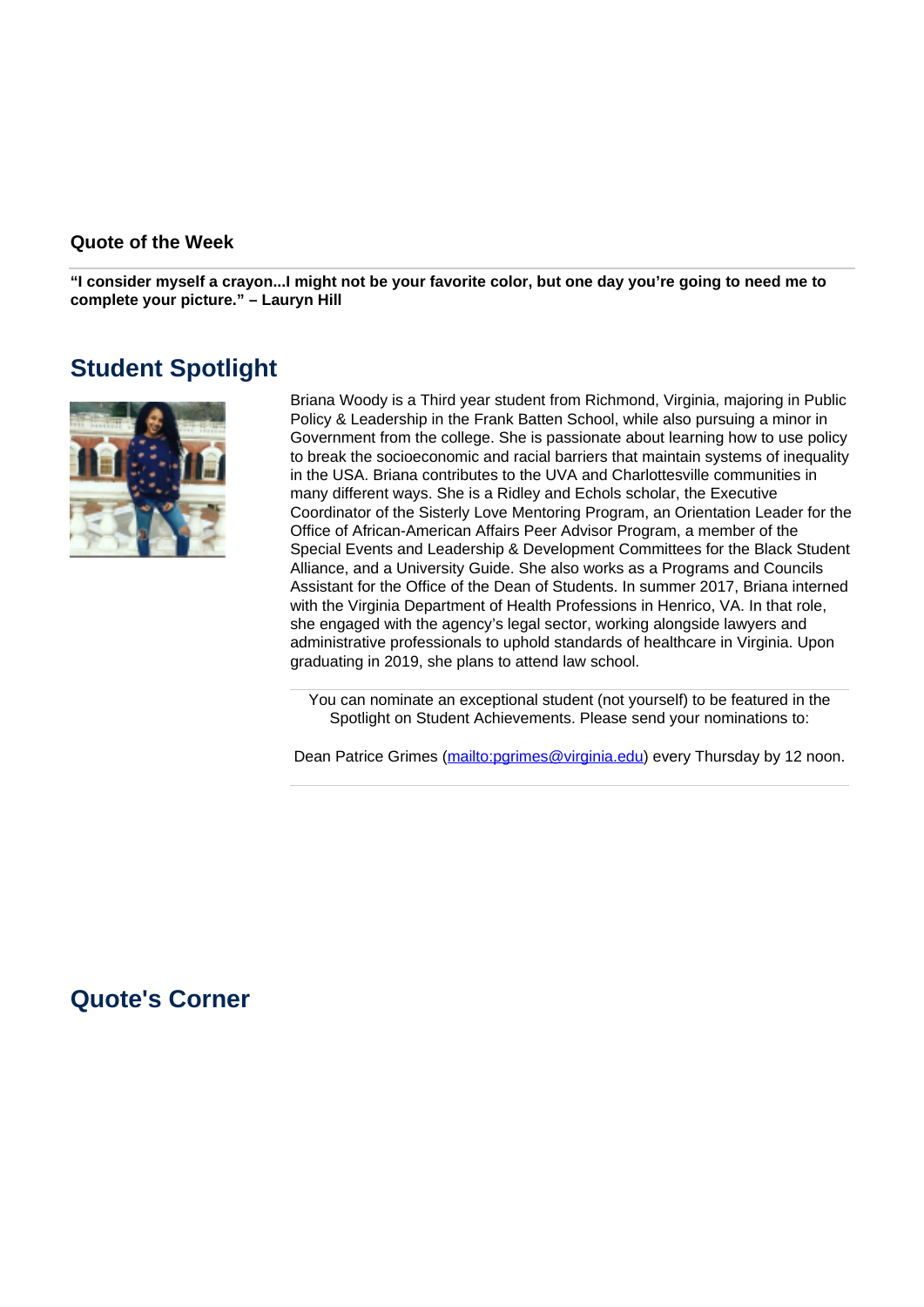

**Lauryn Noelle Hill (born May 26, 1975) is**

**an American singer, songwriter, rapper, record producer, and actress.** She is best known for being a member of the Fugees and for her critically acclaimed solo studio album, The Miseducation of Lauryn Hill, which won numerous awards and broke several sales records. At the 41st Grammy Awards, the record earned her five awards, including Album of the Year and Best New Artist. Raised in South Orange, New Jersey, Hill began singing with her music-oriented family during her childhood. She enjoyed success as an actress at an early age, appearing in a recurring role on the television soap opera As the World Turns and starring in the 1993 film. Sister Act 2: Back in the Habit. In the early 2000s, Hill dropped out of the public eye, dissatisfied with the music industry and suffering with the pressures of fame. Hill has six children, five of whom with Rohan Marley, son of reggae music legend Bob Marley.

# **Upcoming Events**

#### **Private Spaces Photography Exhibition by Yolonda Cole Jones**

NOW through mid-October – 12:00-6:00 pm - Jefferson School African American Heritage Center, 233 4th Street, NW, 22903

Yolonda Coles Jones is a local creative professional and self-taught published documentary-style portrait photographer. Her images are characteristically story-telling, in-the-moment, sensitive and soulful. Visit during regular Center hours.

#### **RAÍCES Week 2017: Somos Suficiente (We Are Enough)**

Sunday, September 24 – Saturday, September 30

Please join the AdmiRable Alpha Rho Chapter of Sigma Lambda Upsilon/Señoritas Latinas Unidas Sorority Inc. for a week of fulfilling and pertinent events surrounded around the theme Somos Suficiente (We Are Enough)! We are celebrating our annual RAÍCES Week, which is a week of events held by our sorority nation-wide and dedicated to a specific theme related to who we are as a network of diverse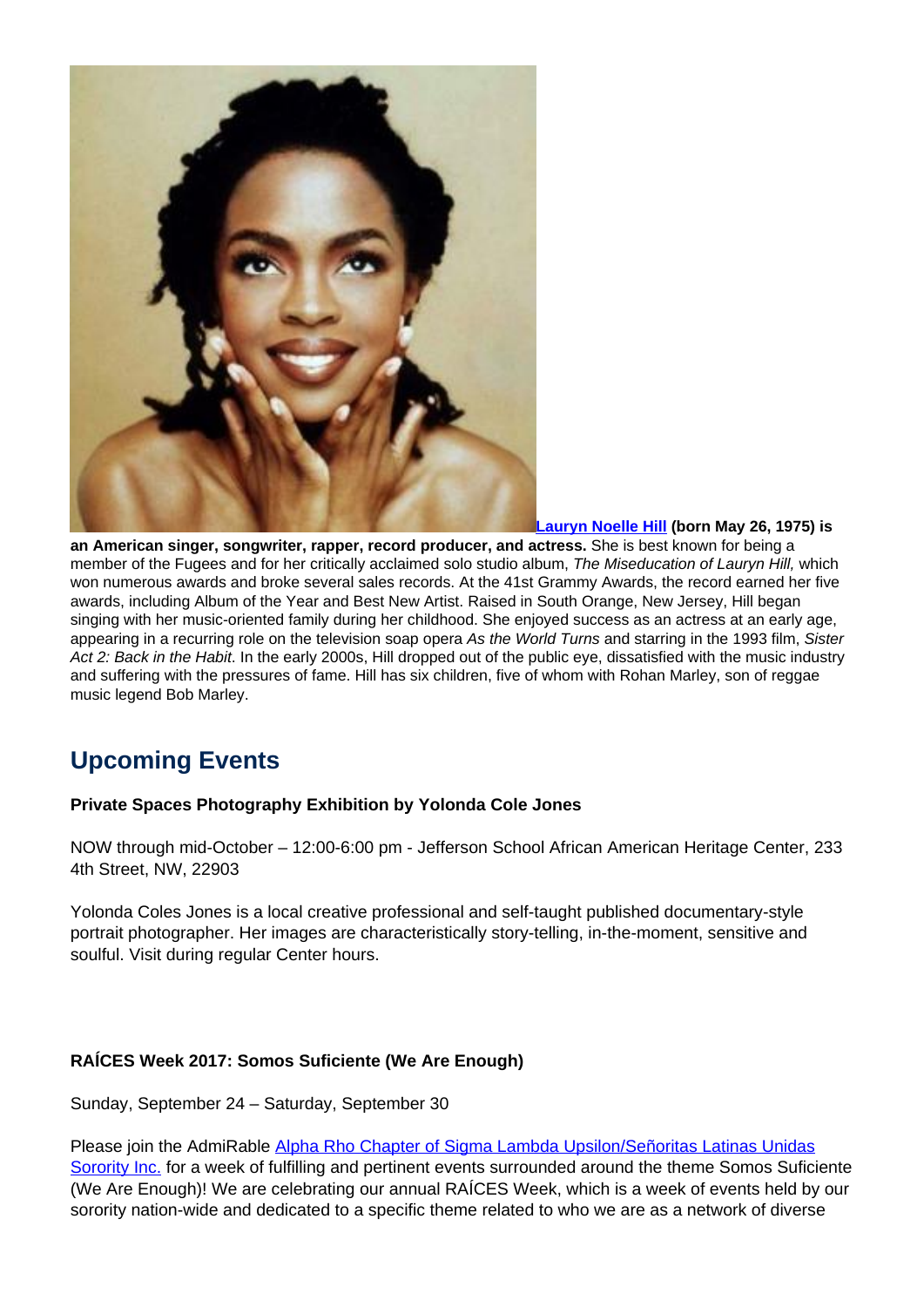woman leaders. We'll explore issues facing woman and demonstrate how to aid other for wholeness and happiness. For questions, contact any Hermana or email Leila Villacorta at SLU.AlphaRho@gmail.com

#### **Truman Scholarship Session**

Monday, September 25 - 4:00 pm - Rotunda Multipurpose Room.

This session is the best way to learn about the award and the process for applying. Are you a dynamic leader? An activist dedicated to positive change? Committed to public service? You should probably be considering the Truman Scholarship, which provides \$30,000 toward graduate school and access to a group of incredible leaders. Come even if you aren't sure about attending graduate school; you apply as a Third year. Website:http://www.truman.gov/. **UVa Internal Deadline: November 14, 2017.** For more information

#### **Christopher Freeburg to Present, "Returning to the Slave's Song"**

Tuesday, September 26 - 4:30 pm (Reception to follow) - 110 Minor Hall

Christopher Freeburg (University of Illinois, Urbana-Champaign) Author of Black Aesthetics and the Interior Life (UVA Press, 2017) presents "Returning to the Slave's Song." For more information Marlene L. Daut

#### **Housing Resource Fair**

Tuesday, September 26 & Wednesday, September 27 - 5:30-7:00 pm - Alumni Hall

Students are encouraged to attend one of the sessions to be better informed about this important decision. You will continue to receive information throughout the fall semester about the on-Grounds housing process for 2018-2019. For more information.

#### **2017 Graduate and Professional School Fair**

Wednesday, September 27 - 12:00-3:00 pm - Newcomb Hall, 3rd Floor

The UVA Graduate & Professional School Fair includes graduate and professional schools from across the world who will be on Grounds to recruit UVA students for their top-notch programs. All UVA students of all majors are encouraged to attend to learn more about program opportunities, details, and requirements. For more information mailto: Jasmine Jackson jj4nf@virginia.edu

#### **Excellence Through Diversity Distinguished Learning Series: Ronald Sullivan. JD.**

Wednesday, September 27 - 6:00 pm - Caplin Pavilion UVA School of Law

UVA Engineering welcomes Ronald Sullivan as part of the Excellence Through Diversity Distinguished Learning Series. Professor Sullivan is a leading theorist in the areas of criminal law, criminal procedure, trial practice and techniques, legal ethics, and race theory. He is the faculty director of the Harvard Criminal Justice Institute and the Harvard Trial Advocacy Workshop. Sullivan is a Phi Beta Kappa graduate of Morehouse College and the Harvard Law School, where he served as President of the Harvard Black Law Students Association, and General Editor of the Harvard Black Letter Law Journal.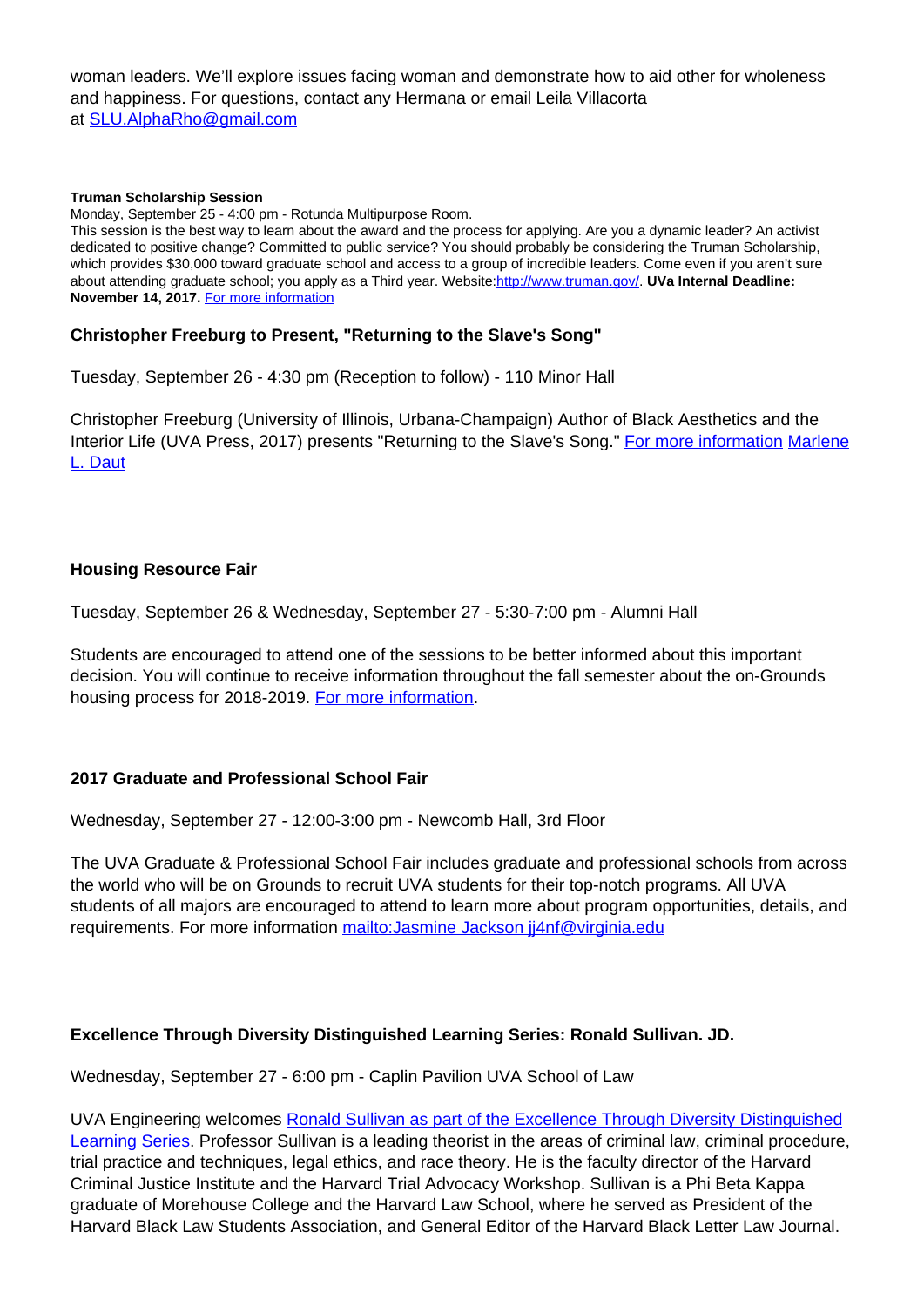May require tickets or registration, check out the **Facebook event page** (Ronald Sullivan - Excellence Through Diversity Series) Contact Email: mailto:tmp2bf@virginia.edu

#### **Project Rise: Reorientation with Dean Mason**

Every 1st & 3rd Thursdays, 12:30 – 1:45 pm – WEB DuBois Center Conference Room

Reorientation is a social support focused on providing African-American Fourth year students with a space to discuss the stresses and anxieties surrounding graduation and transition from college to "the Real World." RSVP via email @ drhoo@virginia.edu

#### **NAACP Annual Freedom Fund Banquet**

Friday, September 29 – 7:00 pm - Charlottesville Doubletree Hotel, 990 Hilton Heights Road 22901

This annual fundraiser event of the local chapter of the National Association for the Advancement of Colored People (NAACP) will feature live musical entertainment, a keynote speaker, a silent auction and dinner. Recipients of the Virginia Banks Carrington Award and local scholarship winners will also be featured. For more information.

#### **National Society of Black Engineers: FREE Rotunda Dinner**

Thursday, October 12 - 5:30-7:00 pm - Rotunda Dome Room

Come speak with Black UVA alumni and employers over dinner in the Rotunda Dome Room. Student CIOS Black Commerce Student Network, Black Student Research Network, Daniel Hale Williams Pre-Health Society, and the Undergraduate-Black Law Students Association will be co-sponsoring, and many of their alumni will be present. This is a great chance to meet successful Black professionals and see the intersectionality between engineering, commerce, medicine, law, and research! RSVP! Kayla **Holston** 

#### **Career Day**

Friday, October 13 - 1:00-2:30 pm - Claude Moore Health Science Library

This annual event will expose middle schoolers (7th and 8th) to fields from various professionsl and graduate circles. For this event, individuals (2 from each program) will bring a presentation item (can be poster, PowerPoint, or art piece, etc.) to give children a better understanding and appreciation of the working field in which they have interest. The ultimate goal: to showcase careers and dare middle school students to dream big. For more information. Franck Azobou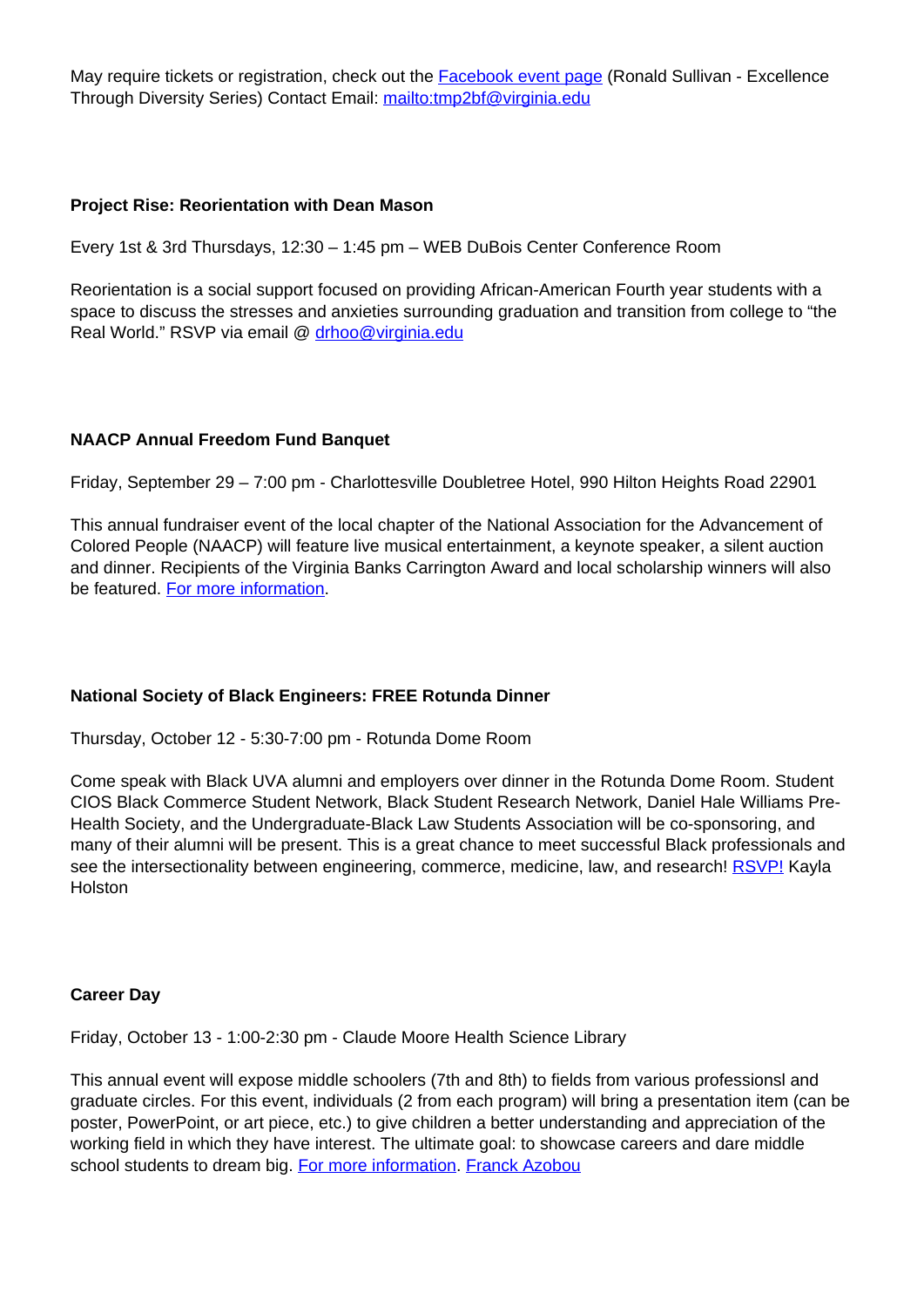#### **2017 Fall Job and Internship Fair**

Wednesday, October 25 & Thursday, October 26 - 10:00 am-3:00 pm - Newcomb Hall (Student Center)

Recruiters from over 100 corporations, non-profit organizations, and government agencies come to UVA each year to meet students from all majors seeking full-time employment or internship experience. Don't miss this opportunity to meet employers in person, learn about different organizations and positions, and talk with them about your experiences! There are different recruiters on each day, so check the Career Services website for more details.

#### **Fall 2017 Curry Info Sessions**

Thursday, November 2 - 7:00-8:00 pm - Bavaro Hall: Holloway Hall

Wednesday, November 8 - 3:30-4:40 pm\* - Library Data Commons, Ruffner 3rd Floor

Thursday, November 16 - 6:00-7:00 pm - Bavaro Hall: Holloway Hall

Join the Curry Community and multiply your impact! Hear from students, faculty and staff about what you will learn in the classroom, what type of hands on experience you will get and what you will do after graduation. We will also review the application process and important deadlines. Sessions will provide information on Kinesiology, Speech Communication Disorders, Youth & Social Innovation, and Teacher Education. (Sessions marked \* will have a faculty Q&A panel.)

#### **Housing Fair for both on-Grounds and off-Grounds**

Friday, November 3 - 11:30 a.m. & 4:00 p.m. - Newcomb Hall

If you plan to attend Family Weekend in early November, parents and students have an opportunity to talk with staff in the upper class housing areas on Grounds and with representatives from several off-Grounds properties in the area. In addition, the **Housing** website offers a range of information and resources about on-Grounds housing for returning undergraduates, with contact information to answer questions.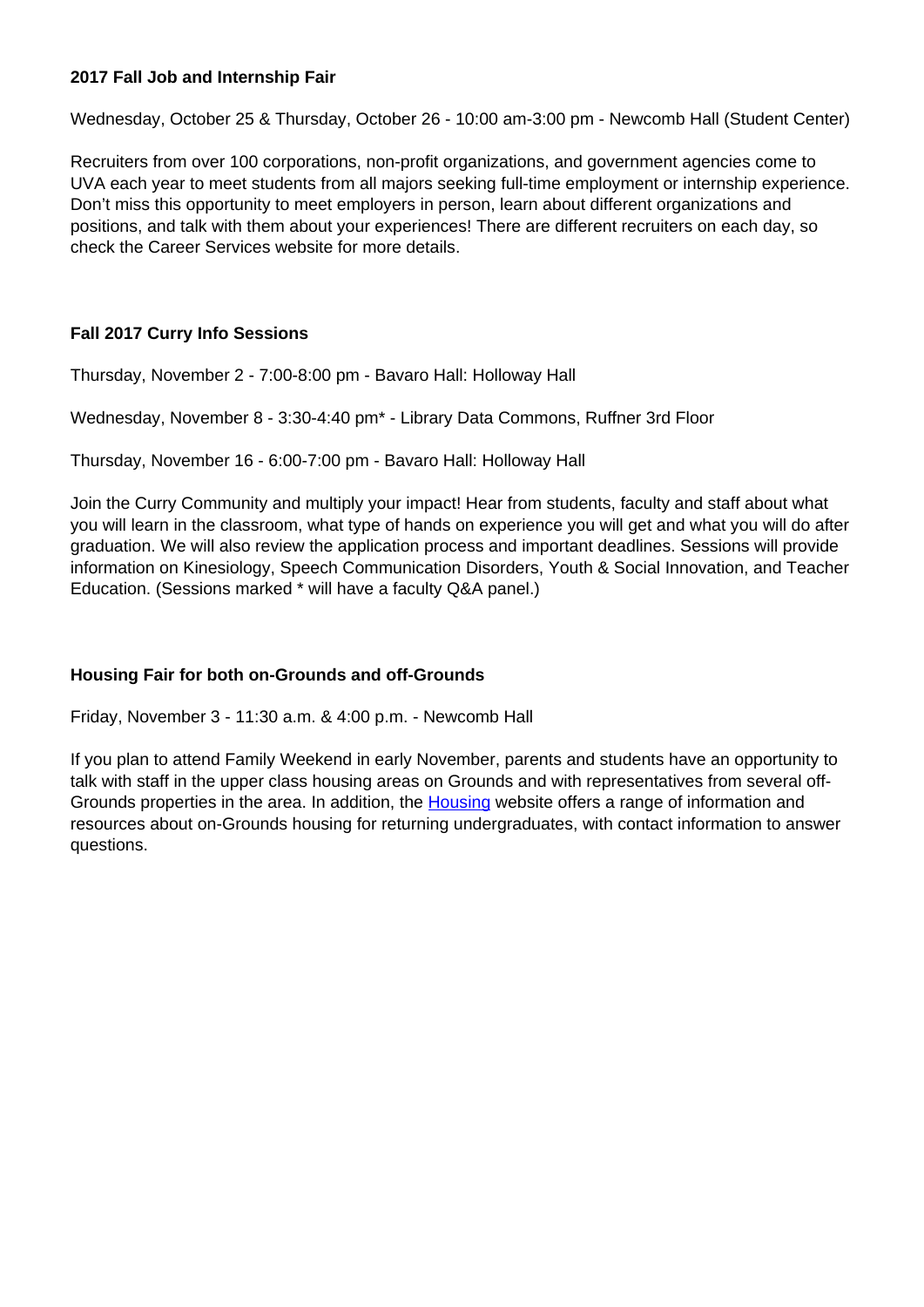# **Opportunites with Deadlines**

#### **Sign Up for Dialogue on Race Saturday Study Circles**

Sign up Deadline: September 30 - 1:00-4:00 pm – Jefferson School Heritage Center

Be a part of a community initiative to translate dialogue into action. The Study Circles will meet once a month for 3 hours from September through November; reading materials will accompany the curriculum. To sign up, go to the **Facebook event** page and please fill out the application, which can be dropped off/mailed to the Office of Human Rights 106 5TH St. NE OR email the application to To learn more about the Dialogue on Race, visit the website, look at the Facebook event page, or call (434) 970-3023

#### **Churchill Scholarship**

Application Deadline: Tuesday, November 7 by 5:00 pm

This scholarship funds a year of research at Cambridge University, where a student can also earn a graduate degree. Fourth years (or those within 12 months of graduation) are eligible to apply. For details visit.

#### **Call for Abstracts: Diversifying Scholarship at UVA Conference**

Abstracts are now being accepted for thest Diversifying Scholarship at UVA to be held on November 10, 9:00am–5:30 pm. This event will high light the diverse work being done across Grounds in the arts, social & physical sciences, humanities, education and beyond. The event is free and open to the public. Lunch is provided for all who register in advance. To register, visit http://www.diversifyingscholarship.virginia.edu/

#### **Learning In Action Public Service at UVA**

The Learning in Actions the front door to public service at the University of Virginia, designed to connect students, faculty, and community partners to social entrepreneurship, community engagement, and co–curricular service opportunities. The initiative is a product of a multi-year collaborative process among students, faculty, staff, and community members. It lists events, opportunities, and organizations involved with service and community-based research, as well as resources that direct users to specific programs and offices based on individual interest. Community members and agencies also can post events and opportunities to the website and access all of its resources. Currently, the Community Service Committee of Student Council and Student Affairs Community Engagement are responsible for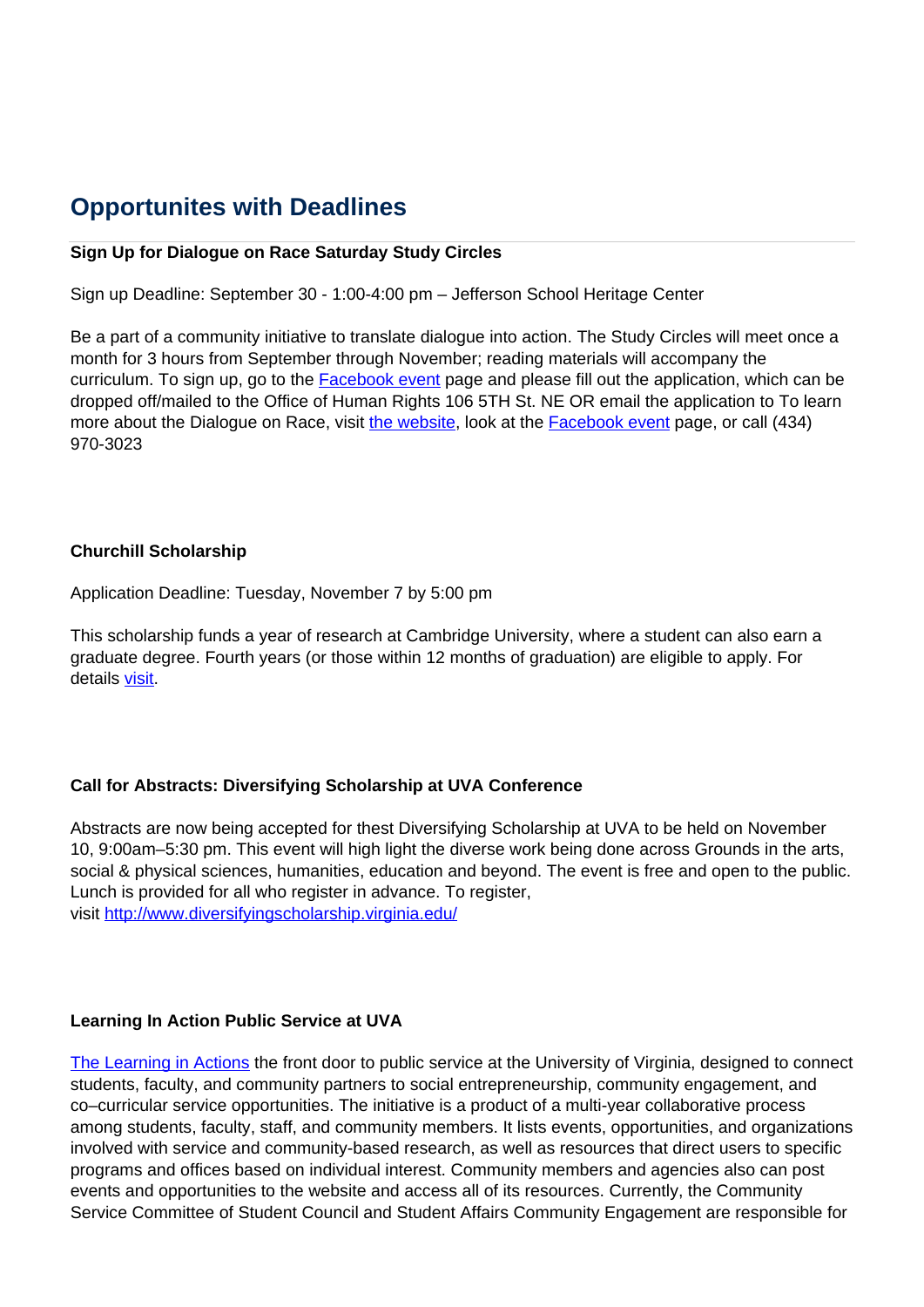# **This Week in Black History**



**The Three-Fifths Compromise was reached between delegates from southern states and northern states, during the September 1787 United States Constitutional Convention. T**he debate was over whether, and if so, how, enslaved people would be counted when determining a state's total population for legislative representation and taxing purposes. The issue was important, as this population number would then be used to determine the number of seats that each state would have in the United States House of Representatives for the next ten years.The compromise was proposed by delegates James Wilson and Roger Sherman and is found in Article 1, Section 2, Paragraph 3, of the United States Constitution, which reads: "Representatives and direct Taxes shall be apportioned among the several States which may be included within this Union, according to their respective Numbers, which shall be determined by adding to the whole Number of free Persons, including those bound to Service for a Term of Years, and excluding Indians not taxed, three fifths of all other Persons." The three-fifths ratio originated with a 1783 amendment proposed for the Articles of Confederation.



**On Sept. 28, 1991, trumpeter and composer Miles Davis died of**

**pneumonia, respiratory failure and a stroke at age 65. Davis for years defined "cool."** Born in 1926, in East St. Louis. IL (where his father was a dentist), Davis received his first trumpet at age 13. The young prodigy deeply admired jazz legends Charlie Parker, Dizzy Gillespie, Billy Eckstine and others. He reportedly was accepted for admission to the prestigious Juilliard School in 1944, in the hopes that he could one day play with his musicial idols in New York City. He accomplished that goal within a year of getting to NYC, then dropped out of school. In 1947, the Miles Davis All-Stars debuted on the Savoy record label. Davis developed his craft during the be-bop era of music and also helped define other styles, from cool jazz to jazz-funk. He also discovered jazz greats